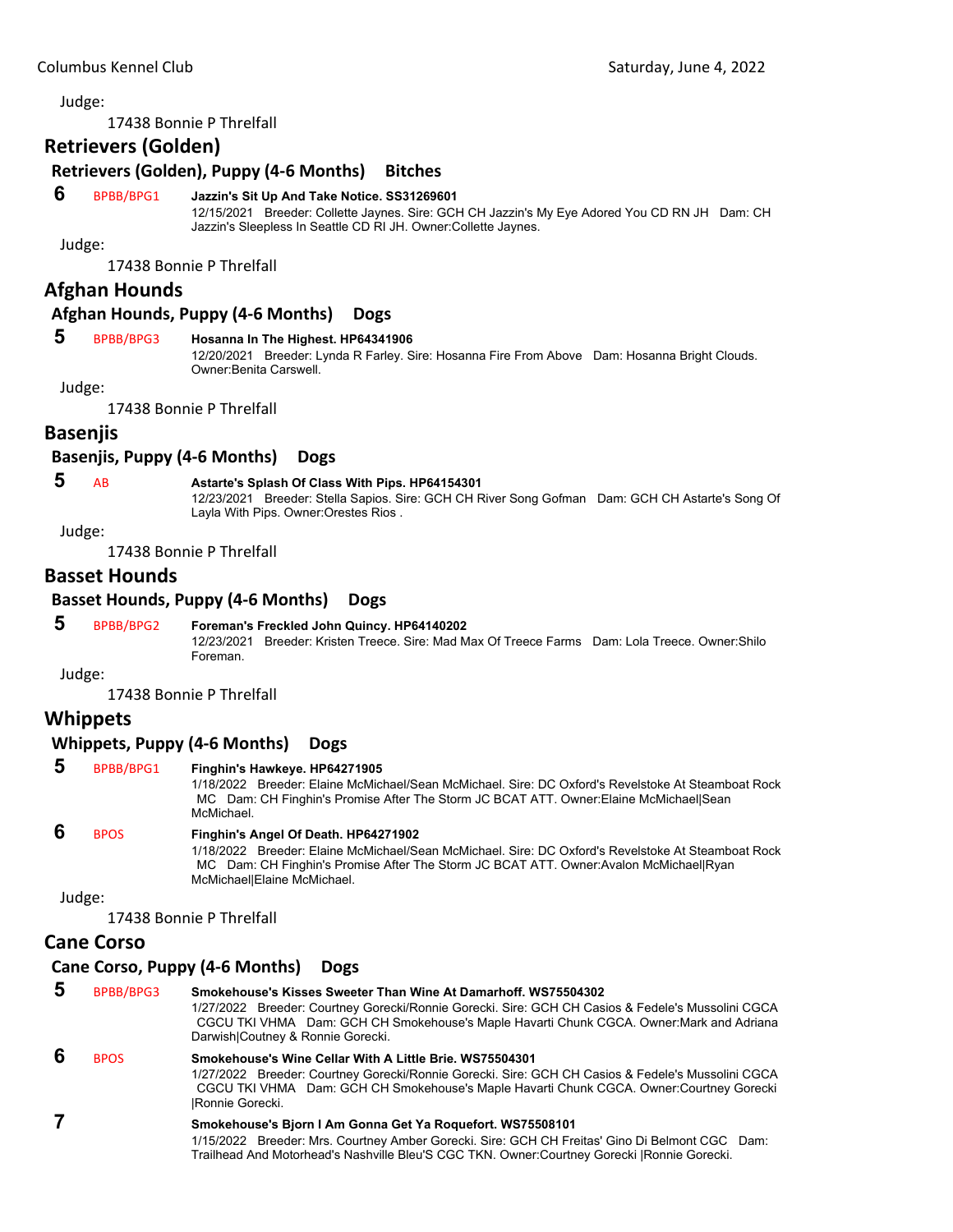#### **9 Smokehouse's Storm Warning. WS75508102**

1/15/2022 Breeder: Mrs. Courtney Amber Gorecki. Sire: GCH CH Freitas' Gino Di Belmont CGC Dam: Trailhead And Motorhead's Nashville Bleu'S CGC TKN. Owner:Gary Mize|Janet Mize|Courtney Gorecki|Ronnie Gorecki.

Judge:

17438 Bonnie P Threlfall

## **Doberman Pinschers**

#### **Doberman Pinschers, Puppy (4‐6 Months) Dogs**

## **5** BPBB **Marbendale's Bearer Of The Heavens. WS75410001**

1/31/2022 Breeder: CHRISTINE CHURCHWELL. Sire: GCH CH Dexter Black-Argentina Brile Dam: CH Marbendale's Sound Of Rhythm. Owner:Keith Grice |Christine Churchwell|Michelle Avrett|Breann Ellis.

#### **6** BPOS **Aegys Dead to Rights. WS755888**

2/2/2022 Breeder: Lynn Roberts and George Gagel. Sire: CH ADAMAS Make Mine a Double Dam: Aegys Hell on Heels VD Southernwind RN. Owner:Lynn Roberts.

Judge:

17438 Bonnie P Threlfall

## **Portuguese Water Dogs**

## **Portuguese Water Dogs, Puppy (4‐6 Months) Dogs**

#### **5** BPBB/BPG4 **Allegiance Set In Stone. WS75136508**

12/15/2021 Breeder: Amy Lane/Kristle Marangon. Sire: GCHB CH Allegiance Another Brick In The Wall Dam: CH Marinella's Attitude Adjustment At Allegiance. Owner:Amy C Lane.

## **6** BPOS **Seaworthy's Girls Just Wanna Have Fun. WS74911707**

12/21/2021 Breeder: Mary Salvary/Ronald Salvary/Donald Powell/Elizabeth Powell. Sire: GCH CH Seaworthy's New Kid On The Dock CGC Dam: GCHB CH Seaworthy's You Baby You CDX RI CGC TKA. Owner:DONNA PFENDLER MERKLE|MARY SALVARY|JULIANA PALMER.

Judge:

17438 Bonnie P Threlfall

## **Rottweilers**

#### **Rottweilers, Puppy (4‐6 Months) Dogs**

## **5** BPBB/BPG2 **Eirians Amerikkas Most Wanted V Aksel LuBeaux. zd3bRas5KYTr**

1/23/2022 Breeder: Johnna Ferrill Glover. Sire: Trilogy's Shadow of Umbra V Kindle Dam: Eirians Raiz Th'Bar Herrschend. Owner:cendita simon.

Judge:

17438 Bonnie P Threlfall

## **Siberian Huskies**

## **Siberian Huskies, Puppy (4‐6 Months) Dogs**

## **5** BPBB/BPG1 **Myla's Drunken Snowman. WS75201001**

12/27/2021 Breeder: Ms. Marie Ann Falconer/Brenda Richardson. Sire: CH Myla's Shaken On The Rocks Dam: Myla's Richbrook Topeka. Owner:Marie Falconer.

Judge:

17438 Bonnie P Threlfall

## **American Hairless Terriers**

## **American Hairless Terriers, Puppy (4‐6 Months) Dogs**

## **5** BPBB **Ripitup Trin 2 B Bad. RN37505105**

1/1/2022 Breeder: Patricia Smith/Marcia Martin. Sire: GCHG CH Bur-Way Trin 2 Raise Some Kane BCAT Dam: GCHB CH Streaking Bare First Lady Eleanor At Rip It Up. Owner:patricia smith.

Judge:

17438 Bonnie P Threlfall

## **Bedlington Terriers**

# **Bedlington Terriers, Puppy (4‐6 Months) Dogs**

## **5** BPBB/BPG1/BPIS **Charez What Makes U Different Makes U Dangerous. RN37359806**

12/14/2021 Breeder: JoAnn Miller/Ms. Rachael Perez. Sire: CH Trevelyan's Quiet Playing Games Dam: Jasada's Harley. Owner:Priscilla Boland.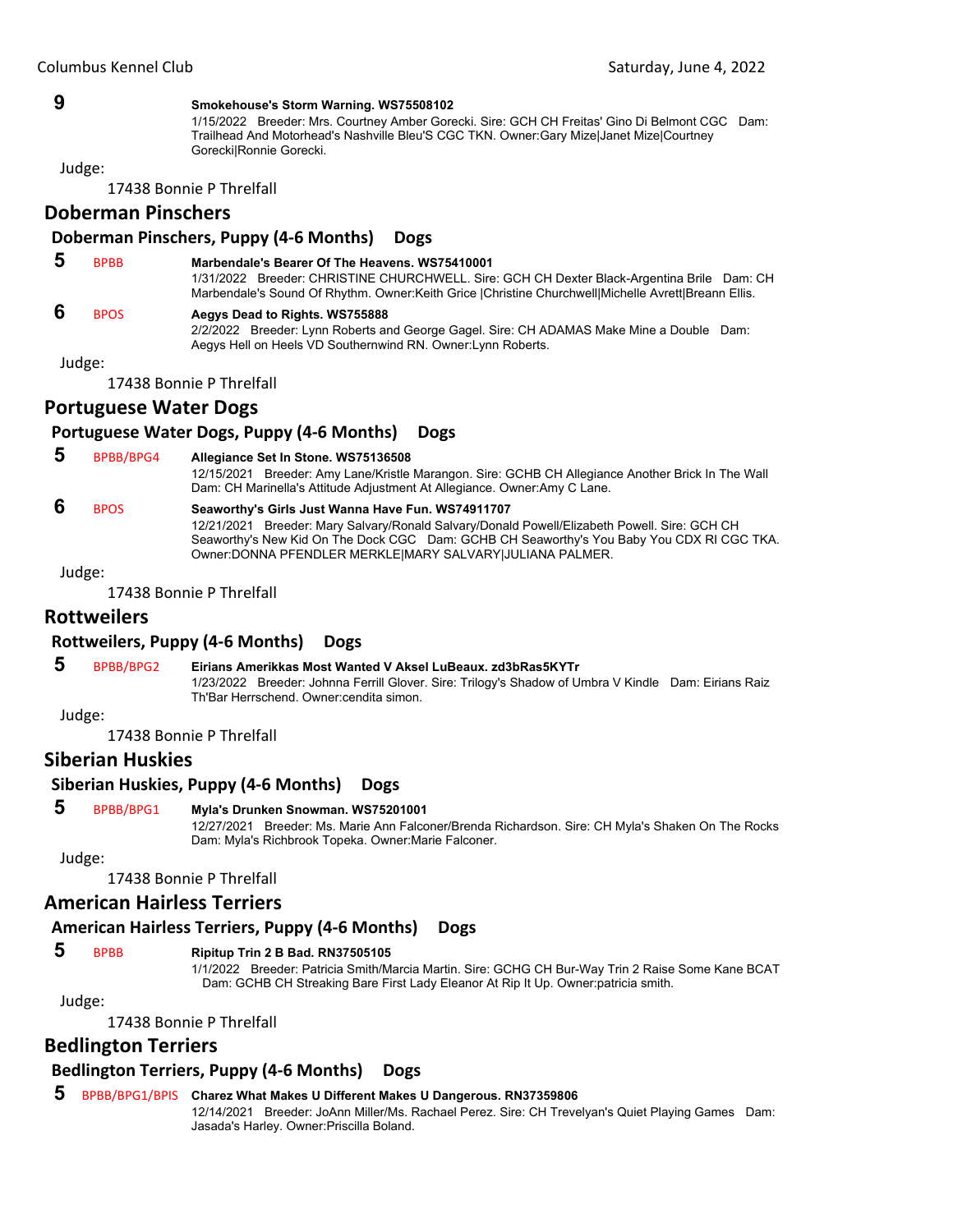#### Judge:

17438 Bonnie P Threlfall

## **Border Terriers**

## **Border Terriers, Puppy (4‐6 Months) Dogs**

 **5** BPOS **Scentsible Sentient Baxter. RN37330504**

12/19/2021 Breeder: Leslie Sprando. Sire: Scentsible Guiness Stout Dam: CH Happy Hobbits Hideaways Hilarious RE CAX. Owner:Anne P Berryman|Leslie M Sprang.

## **6 Scentsible Sky's The Limit. RN37330502**

12/19/2021 Breeder: Leslie Sprando. Sire: Scentsible Guiness Stout Dam: CH Happy Hobbits Hideaways Hilarious RE CAX. Owner:Daniel Timlin|Samantha Mirtsopoulos.

#### **8** BPBB/BPG4 **Scentsible Sassenach O' Redwine. RN37345403**

12/20/2021 Breeder: Mrs. Monica Errico/Ms. Leslie Sprando. Sire: GCH CH Bellwether Triple Crown Dam: GCH CH Scentsible's Something Special JE CA BCAT. Owner:Jessica Spaid|Jessica Spaid|Leslie Sprando.

Judge:

17438 Bonnie P Threlfall

#### **Cairn Terriers**

#### **Cairn Terriers, Puppy (4‐6 Months) Bitches**

## **6 Runrig Vickie's Snow Angel. RN37427301**

12/22/2021 Breeder: Vickie Shotwell. Sire: GCH CH Hampton Court Just Right Dam: GCH CH Runrig Solar Flare. Owner:Floyd and Mary Joffrion.

# **8** BPBB **Runrig Twilight's Song. RN37427302**

12/22/2021 Breeder: Vickie Shotwell. Sire: GCH CH Hampton Court Just Right Dam: GCH CH Runrig Solar Flare. Owner:Floyd and Mary Joffrion.

#### Judge:

17438 Bonnie P Threlfall

## **Kerry Blue Terriers**

## **Kerry Blue Terriers, Puppy (4‐6 Months) Dogs**

#### **5** AB **Kerion Bluecrush Silver Lining!. RN37528101**

12/14/2021 Breeder: Judy Agnew/Eva Hart-Hansen/Lou Perry Cunningham. Sire: GCHG CH Bluecrush Freedom And Whiskey! Dam: GCHB CH Tontine's American Brit. Owner:McKenna Vance|Tyler Roberts.

Judge:

17438 Bonnie P Threlfall

## **Miniature Bull Terriers**

#### **Miniature Bull Terriers, Puppy (4‐6 Months) Dogs**

#### **5** BPBB/BPG2 **Menusha's No Resolutions Needed I'm Perfect. RN37367501**

1/1/2022 Breeder: Charla Grimes/Beverly Krautler. Sire: Troll Dogs Sid Dam: Menusha's Happily Ever After. Owner:Jean Dinkins.

Judge:

17438 Bonnie P Threlfall

## **Staffordshire Bull Terriers**

## **Staffordshire Bull Terriers, Puppy (4‐6 Months) Dogs**

## **5** BPBB/BPG3 **Rockstaff This Brew's For You @ Luvabull. RN37410201**

1/1/2022 Breeder: Elizabeth Harris/Sue Harris. Sire: GCHG CH Rockstaff Celtic Guardian FDC CGCA CGCU TKN ATT Dam: CH Rockstaff Red Headed Coalminer's Daughter. Owner:Christina Smith|Ayden Hovermale.

#### Judge:

17438 Bonnie P Threlfall

## **Cavalier King Charles Spaniels**

## **Cavalier King Charles Spaniels, Puppy (4‐6 Months) Bitches**

#### **6** BPBB/BPG1 **Almeara She's All That. TS53611602**

12/19/2021 Breeder: Linda S. Whitmire. Sire: CH Brookhaven Kid Rock At Almeara Dam: CH Almeara Once Smitten Twice Loved. Owner:Linda S Whitmire .

#### **8** AB **St Jon Can You Feel The Love. TS53927602**

12/11/2021 Breeder: Jennifer Wehking. Sire: GCH CH Masterpiece St Jon I Just Can't Wait To Be King Dam: St Jon Snapdragon. Owner:Jennifer Wehking.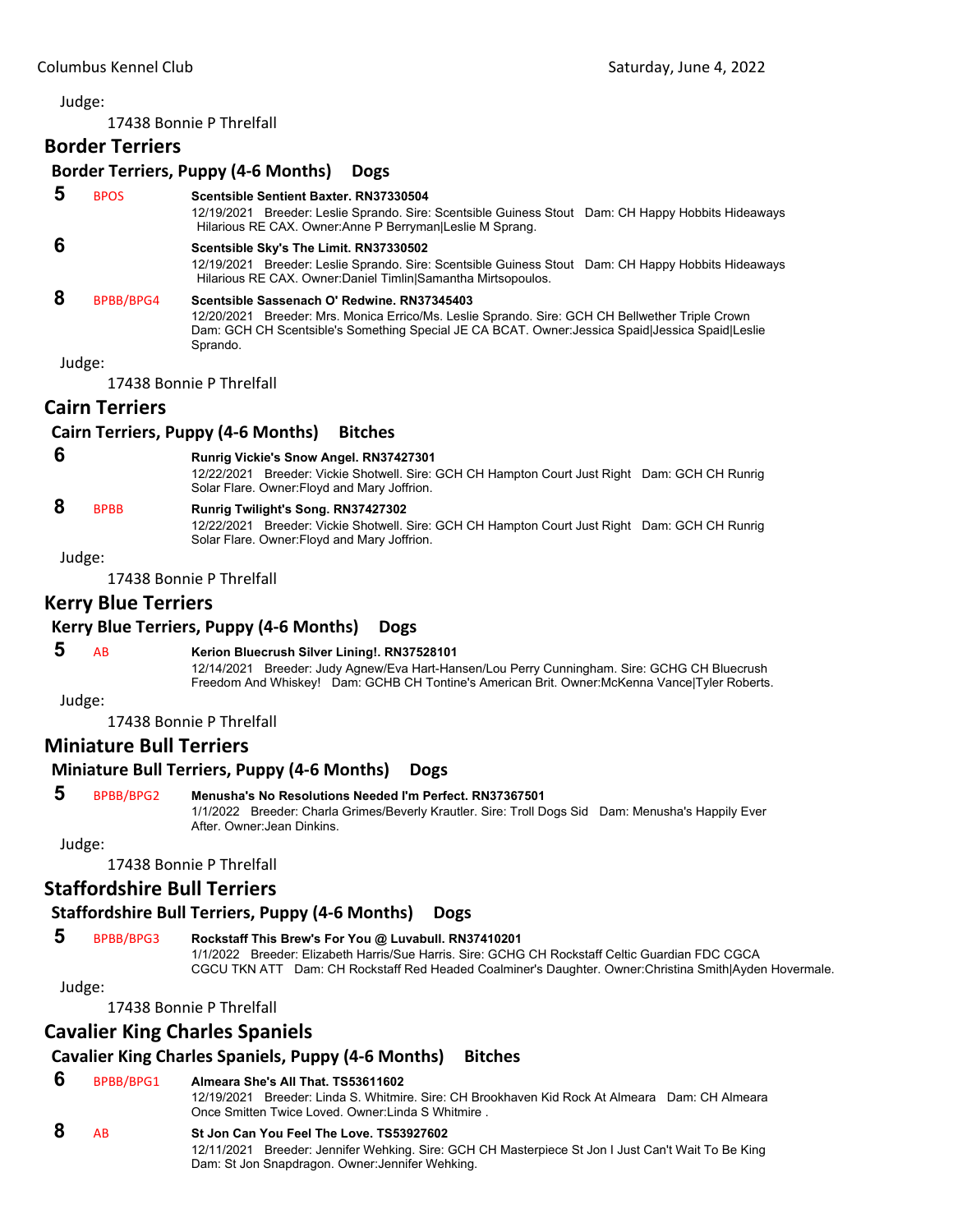17438 Bonnie P Threlfall

#### **Chihuahuas (Smooth Coat), Puppy (4‐6 Months) Dogs 5** AB **Marshoaks Ravenwood Midnight Cheers. TS55124102** 12/31/2021 Breeder: Barbara Harper/Debbie Robertson. Sire: GCHG CH Envi's Dip Baby Dip Pasco Dam: Ravenwood Marshoaks Double Trouble. Owner:Barbara Harper|Debbie Robertson.  **6** AB **Marshoaks Ravenwood Champagne Kisses. TS55124101** 12/31/2021 Breeder: Barbara Harper/Debbie Robertson. Sire: GCHG CH Envi's Dip Baby Dip Pasco Dam: Ravenwood Marshoaks Double Trouble. Owner:Barbara Harper|Debbie Robertson . Judge: 17438 Bonnie P Threlfall **French Bulldogs French Bulldogs, Puppy (4‐6 Months) Dogs 5** BPOS **Mojave Night Smooth As Tennessee Whiskey. NP72827401** 12/31/2021 Breeder: Linnell Evans/Hope Evans. Sire: GCH CH Cutting Edge Lafayette's One Of A Kind Dam: Friendswood's Goin Rogue For Brk. Owner:Charise McElyea|Chris McElyea|Linnell Evans|Hope Evans.  **6** BPBB/BPG1 **South Peach A Bold Gentleman's Daughter. NP71493501** 12/12/2021 Breeder: Draper Palmer/Kathryn Palmer/Juliana Palmer. Sire: GCH CH Lewisfield's Born Bold In The Nick Of Time Dam: South Peach Kissed By A Rose. Owner:Draper palmer|KATHRYN PALMER|JULIANA PALMER.  **7 Riskyhill's Hold Your Horses At South Peach. NP74431204** 1/26/2022 Breeder: Mrs. Scottie Blevins Smith. Sire: CH Bring Out The Bold At Lewisfield Dam: CH Riskyhill's Classytinkertime. Owner:Draper palmer|KATHRYN PALMER|JULIANA PALMER|SCOTTIE SMITH.  **8 South Peach Bold Rose Of Timeless Beauty. NP71493502** 12/12/2021 Breeder: Draper Palmer/Kathryn Palmer/Juliana Palmer. Sire: GCH CH Lewisfield's Born Bold In The Nick Of Time Dam: South Peach Kissed By A Rose. Owner:Draper palmer|KATHRYN PALMER|JULIANA PALMER. Judge: 17438 Bonnie P Threlfall

## **Poodles (Standard)**

## **Poodles (Standard), Puppy (4‐6 Months) Dogs**

#### **5** AB **Aegys Alpine Frost. PR24976703**

12/23/2021 Breeder: Lynn Roberts. Sire: Brienwood's Risky Business RN Dam: Kaylen's Ain't Misbehavin' RI DN. Owner:Lynn Roberts.

#### Judge:

17438 Bonnie P Threlfall

## **Australian Shepherds**

## **Australian Shepherds, Puppy (4‐6 Months) Dogs**

 **5** BPBB/BPG2 **Vpk's Journey To Alaska. DN70036502**

12/23/2021 Breeder: Sheri T Moreau. Sire: Kings Ferry Amazingly Blessed Dam: Northern Lights Thedevilmademedo It. Owner:McKenzi Doss.

#### Judge:

17438 Bonnie P Threlfall

# **Border Collies**

## **Border Collies, Puppy (4‐6 Months) Bitches**

## **8** AB **Omegamtn's Ewe R Mine. DN70229001**

12/23/2021 Breeder: Gail Hollon. Sire: Avatar's Purple Haze Dam: CH Dream Weaver At Flatrock RN CGC. Owner:Gail Hollon.